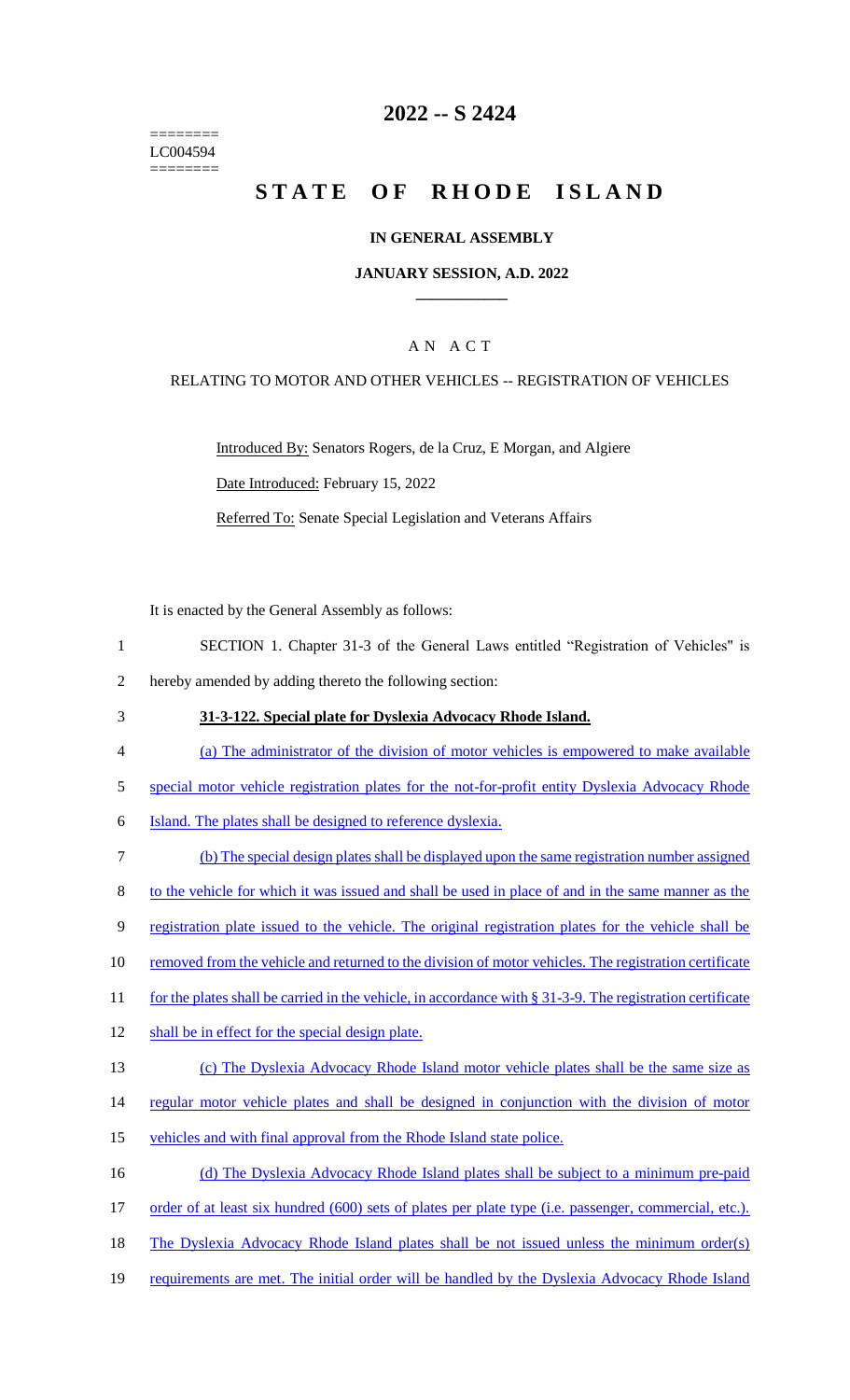- 1 and shall not be submitted to the division of motor vehicles for production until the minimum
- 2 order(s) has been met and the proper paperwork submitted to the division.
- 3 (e) The administrator of the division of motor vehicles shall develop pre-payment 4 procedures and any other procedures deemed necessary to carry out the purposes of this section.
- 
- 5 (f) In addition to the regular prescribed motor vehicle registration fees, the Dyslexia
- 6 Advocacy Rhode Island plates shall be subject to a forty dollar (\$40.00) issuance surcharge.
- 7 (g) The forty dollar (\$40.00) issuance surcharge shall be allocated as follows: Twenty
- 8 dollars (\$20.00) shall be allocated to the general fund and the remaining twenty dollars (\$20.00)
- 9 shall be distributed annually to Dyslexia Advocacy Rhode Island in furtherance of their mission to
- 10 raise dyslexia awareness, increase dyslexia health education, and generate funding for critical
- 11 dyslexia health programs that are in desperate need of being brought to fruition.
- 12 (h) A ten dollar (\$10.00) surcharge for subsequent registration renewals shall be allocated
- 13 to Dyslexia Advocacy Rhode Island.
- 14 (i) In consideration of the receipt of funds from the registration of the Dyslexia Advocacy
- 15 Rhode Island license plate, Dyslexia Advocacy Rhode Island must use any Rhode Island sourced
- 16 funds in and for the benefit of Rhode Island based charitable organizations.
- 17 (j) Dyslexia Advocacy Rhode Island shall submit an annual accounting report before such
- 18 monies are distributed.
- 19 (k) There shall be no refunds for early cancellation of Dyslexia Advocacy Rhode Island
- 20 plates.
- 21 SECTION 2. This act shall take effect six months after passage.

======== LC004594 ========